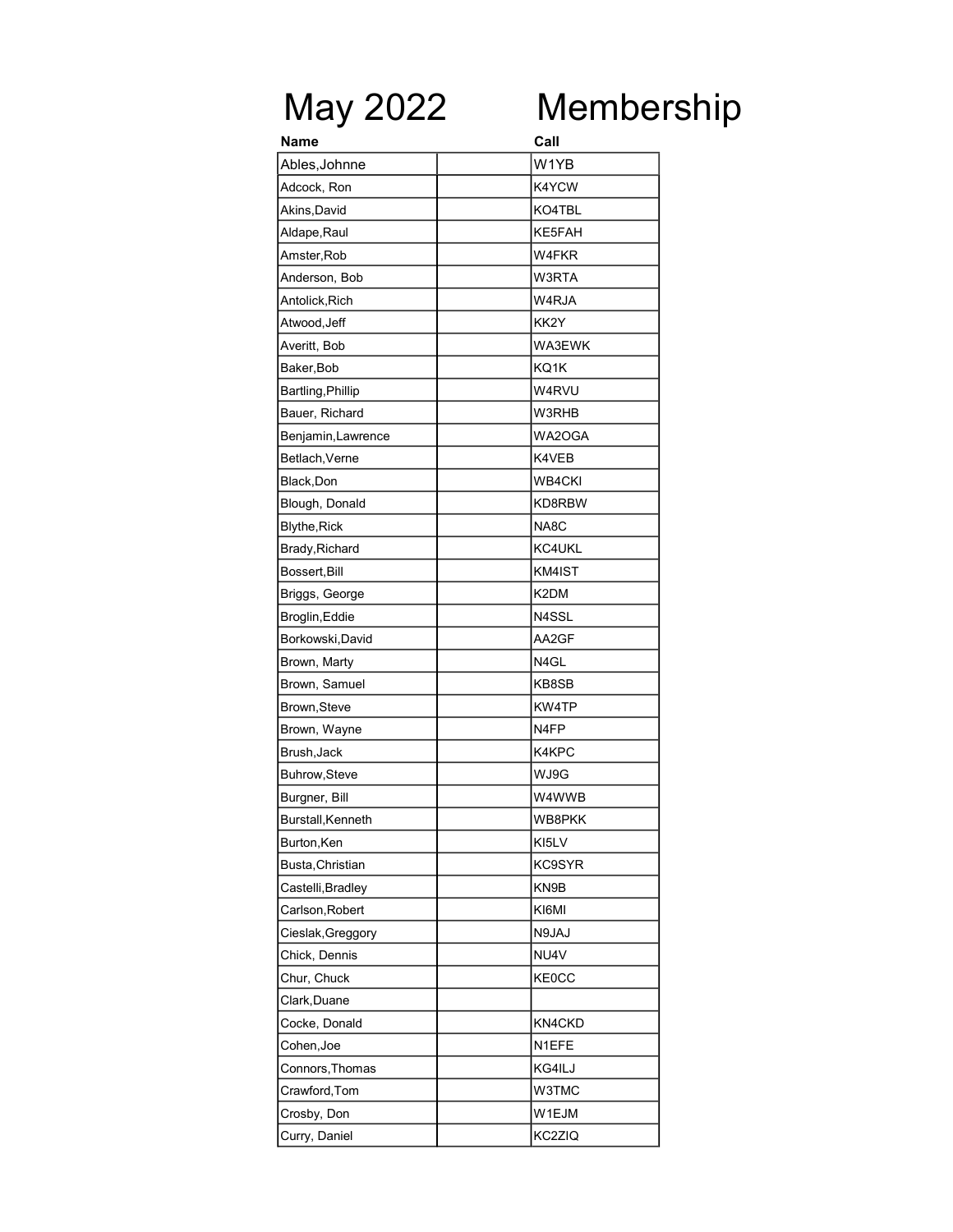| Cusanelli, Bruce P | WA1UTQ             |
|--------------------|--------------------|
| Davis, Sloan       | KN4GQB             |
| Dawson, Lynn       | N4LMD              |
| Deaver, Michael    | KG5JBJ             |
| DeClayli, Melvin   | KG7LQQ             |
| Deichler, Ed       | K <sub>2</sub> TE  |
| Dellheim, Mary     | KO4SZH             |
| Dennis, David      | W8DDD              |
| DiPilato, Vincent  | K2ID               |
| Domitrovich, Jim   | W3GYM              |
| Dulo, George       | WB2CJK             |
| Drisioll, Gene     | K1RDW              |
| Durocher, Hal      | KA1ISB             |
| Ellis, Jeanette    | KB4XO              |
| Ellis, John        | NP2B               |
| Elmore, David      | KE9PO              |
| Erickson, Karen    | K4ZDM              |
| Erlichman, Rich    | ND4G               |
| Erwin, Michael     | AA8VX              |
| Eveson, Richard    | KN4IFK             |
| Everts, Carl       | N2VQP              |
| Fallen, Ray        | ND8L               |
| Fenn, Art          | KB9MI              |
| Finn, Douglas      | KC1GKH             |
| Fleming, John      | W3GQJ              |
| Fleming, Tim       | K8TAF              |
| Fraser, Don        | K2DF               |
| Fuhrman, Cal       | WA3CTZ             |
| Gallo, Vic         | K4ZEE              |
| Garber, Brad       | W <sub>1XI</sub>   |
| Gensheimer, Keith  | K)4WCH             |
| Ghen, David        | AK1T               |
| Grantham, Warren   | KI4VPD             |
| Graybill, Mark     | W8BIT              |
| Graybill, Toni     | KK6JPJ             |
| Gross, Don         | WB2OST             |
| Hackenberg, Tony   | K4QR               |
| Hagene, William    | WB9VFX             |
| Hancock, Earl      | W <sub>1</sub> IPN |
| Harper, John       | AE5X               |
| Harris, Don        | KA4YDN             |
| Hartling, Jeffrey  | K3GGP              |
| Harvey, Joseph     | N8LRD              |
| Harvey, Marcia     | N8LRE              |
| Hellmig, Fred      | KA3NKK             |
| Hissam, Michael    | N8NBE              |
| Hollows, Art       | WB2AFG             |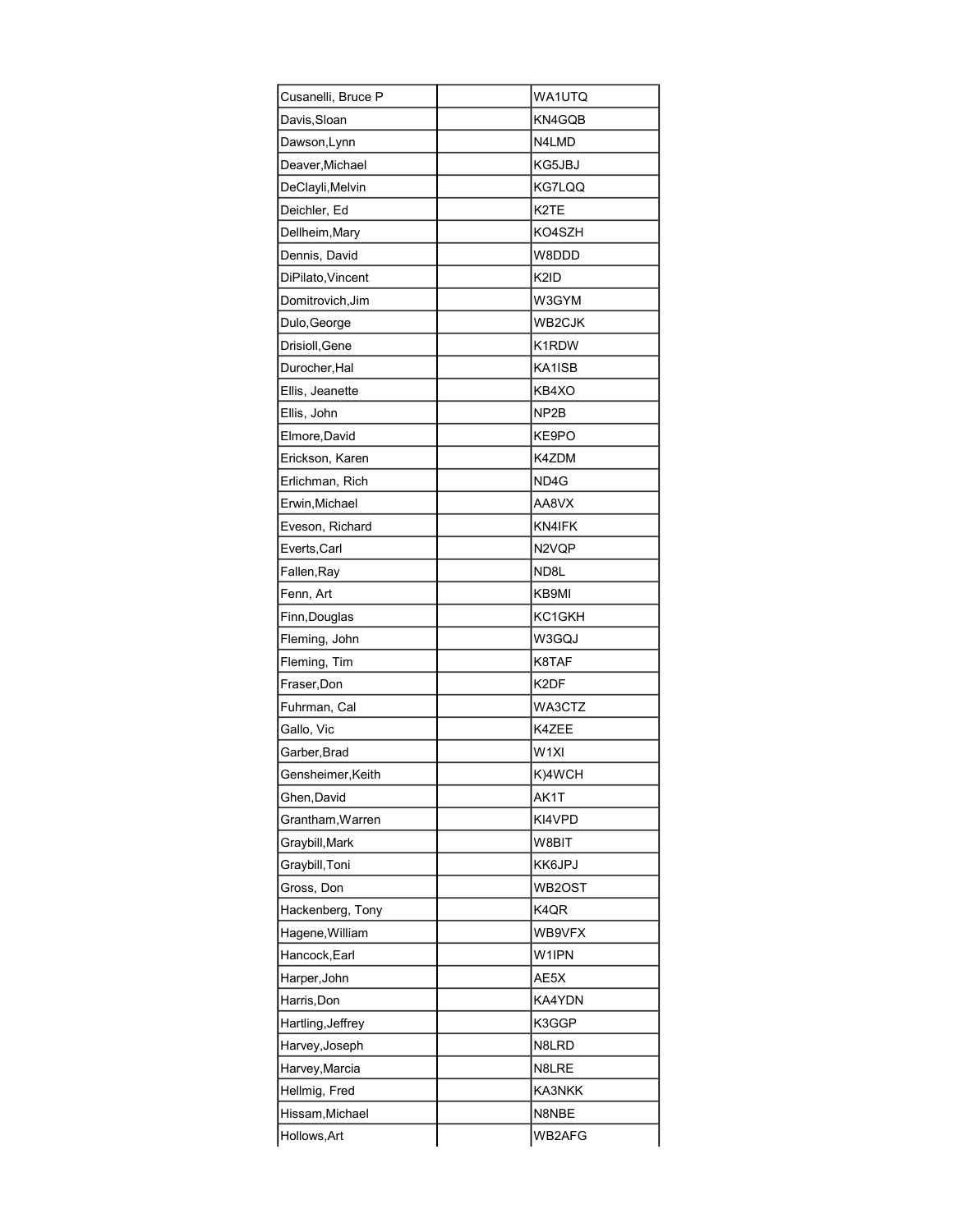| Holzman, Steve      | N <sub>1</sub> HR  |
|---------------------|--------------------|
| Horwitz, Howard     | KK4AED             |
| Hudtloff, Wayne     | AA6WH              |
| Hugel, Paul         |                    |
| Isler, Bobby        | KO4OAN             |
| Isvael, Buton       | N3NFV              |
| Jank, Ronald        | KN4YNC             |
| Johnson, Frank      | KF4CQ              |
| Johnson, Irvin      | W7NES              |
| Jones, Chris        | KO4VEZ             |
| Jones, Russell      | KO4TAI             |
| Jordahl, Kevin      |                    |
| Jurczyszyn, Leon    | K8ZAG              |
| Kaplan, Ken         | WB2ART             |
| Kearns, Jeff        | N5JLK              |
| Kearns-Smith, Wanda | W <sub>1</sub> WIK |
| Kelsey, Walter      | WB2TVE             |
| Klein, Len          | K4LFK              |
| Kontras, Charles    | WA8SNI             |
| Korecky, Martin     | W3MJK              |
| Kotzbauer, William  | K4WCK              |
| Kraska, Paul        | KC2WAP             |
| Kreider, David      | KE1EF              |
| Krome, Ed           | K9EK               |
| Kurrash, Bill       | K2WEK              |
| Lace, Larry         | W6ODI              |
| Landmann, Doug      | W9DAL              |
| Langford, Spencer   | KK4MFO             |
| Larson, Maryann     |                    |
| Leavitt, Paul       | N1PAU              |
| Lefkowitz, Ira      | WA1NMI             |
| Lester, Libby       | K4HER              |
| Lester, Philip      | K5HIM              |
| Lind, Charles       | N8CL               |
| Lloyd, Harold       | W4OE               |
| Lombardo, Joe       | K9TUW              |
| Lomenzo, Vito       | WB2RBS             |
| Lotta, Steve        | KN4DUX             |
| Madore, Greg        | K1MGR              |
| Mathews, Allan      | K1LTJ              |
| McBride, George     | KC2WRJ             |
| McCollough, John    | KB4KP              |
| McKevitt, Kristen   | K7KLM              |
| McKevitt, Rob       | K9RVM              |
| McKinney, Dennis    | <b>N0SMX</b>       |
| McKinney, Sharon    | <b>KB0ZUQ</b>      |
| McKnight, Greg      | K3MCK              |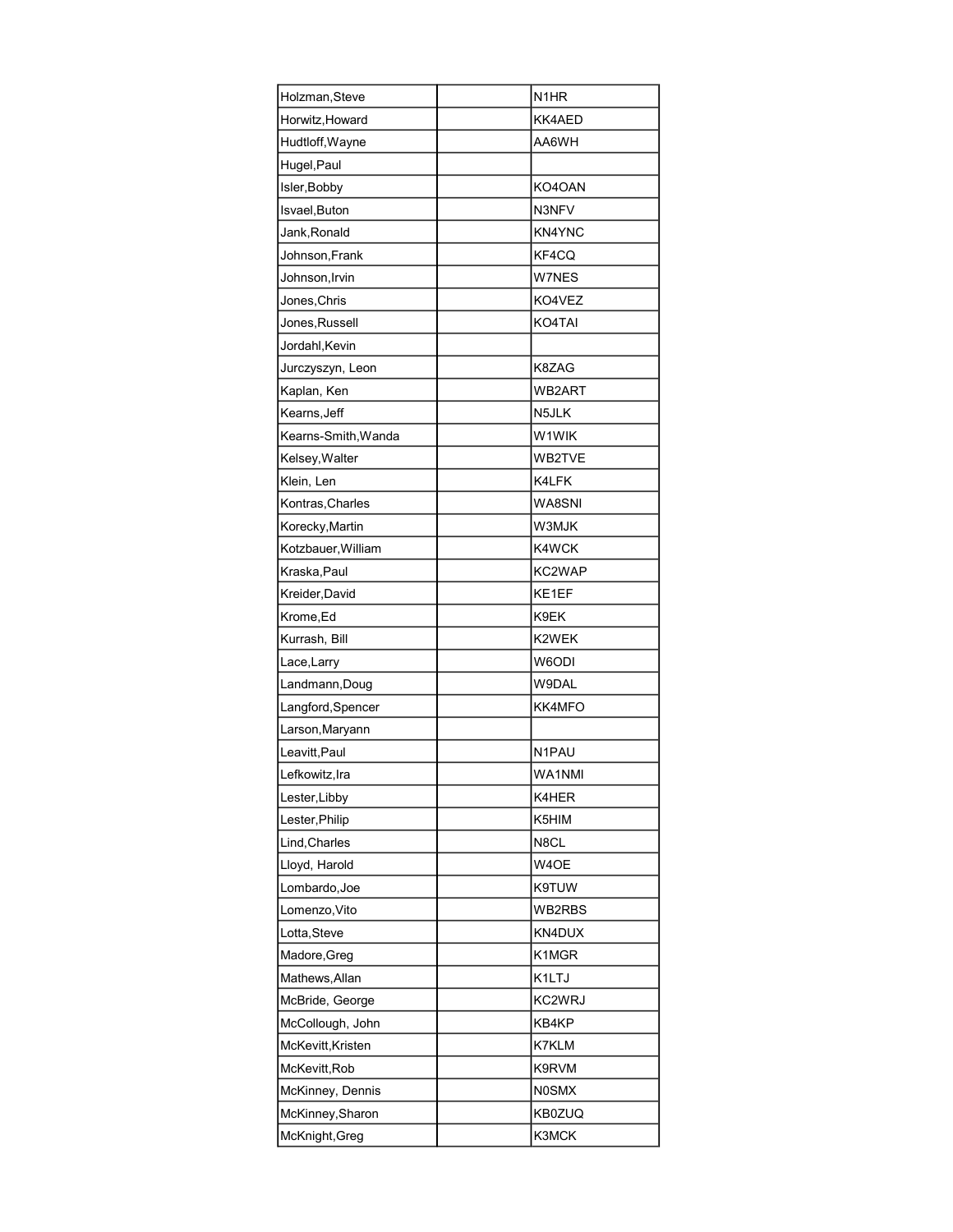| McNall Jr, Ralph      | WB2DCL                         |
|-----------------------|--------------------------------|
| Melton, David         | W4WNG                          |
| Menas, Tom            | K3WT                           |
| Mennen, John          | KA3NFL                         |
| Mianulli, Angelo      | KO4IPV                         |
| Miceli, Sam           | KJ4KJY                         |
| Mizikar, David        | K3ILA                          |
| Moe, Douglas          | AD4MO                          |
| Molloy, Frank         | KA1AF                          |
| Moran, Robert         | W3RMH                          |
| Morris, John          | W4GD                           |
| Morrissey, Charles    | N <sub>2</sub> PC <sub>G</sub> |
| Moscatello, John      | KJ4JM                          |
| Musick, Stan          | W5PDQ                          |
| Murray, Jim           |                                |
| Nance, Robert E. (Ed) | N4ZIV                          |
| Neiss, David          | KA1NVF                         |
| Nihill, Eric          | K2BUI                          |
| Nilsen, Greg          | KD8E                           |
| Nittel, Paul          | KM4PIH                         |
| O'Brien, Daniel       | KB1PCA                         |
| O'Keefe,Dennis        | WA3PVI *                       |
| Olen, Faith           | KG4WJI                         |
| O'Neill James         | KN4HZQ                         |
| Ouellette, Dean       | KN4GRA                         |
| Palmer, Lynn          | KD9BVG                         |
| Palwick, Edward       | N4EDD                          |
| Parker, Paul          | K3ALP                          |
| Pasbrig, Christopher  | W9CPV                          |
| Peters, Kenneth       | KO4OAT                         |
| Perkins, Donald       | AB8EL                          |
| Peterson, Larry       | N2AMW                          |
| Pizutelli, Daniel     |                                |
| Ploude, Ron           | KE4QF                          |
| Poole, Wayne          | K4WFP                          |
| Rafuse, Tom           | K1JLF                          |
| Raines, Alfred        | N4NL                           |
| Randall, John         | K4CYA                          |
| Rea, Tony             | WB1GUQ                         |
| Regan, Mike           | KM4ZTE                         |
| Rodrigues, William    | K4PIM                          |
| Rostochak, Joseph A   | KN4IFI                         |
| Ross, Jim             | W4GHL                          |
| Roth,Steve            | AD4K                           |
| Rubick, Edwin         |                                |
| Rudi, Joe             | NK7U                           |
| Rudi, Sharon          | N7PAV                          |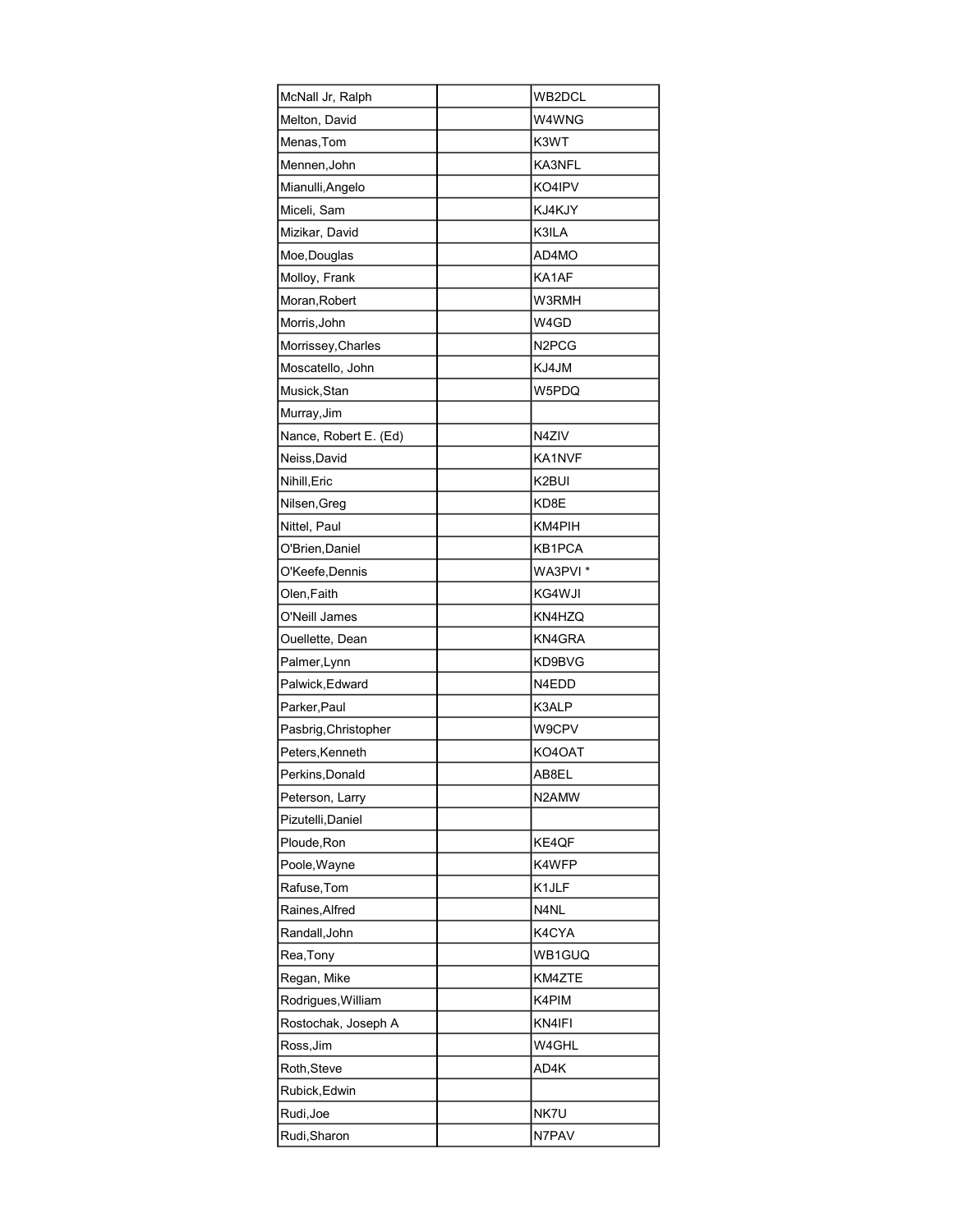| Rutkoskie, George O   | W4GOR              |
|-----------------------|--------------------|
| Russell, Scott        | KN4YYX             |
| Russo, Larry          | K3TFU              |
| Ryan, Dennis          | KN4ULJ             |
| Sabu, Richard         | WB2GHV             |
| Santic, Martin        | W9EAA              |
| Sawickiz, Steve       | AB2ET              |
| Schlagheck, Rusty     | W3US               |
| Schroeder, Kent       | K0ZBR              |
| Schultz, Gary         | N8WTT              |
| Schwer, Bob           | K3ZGA              |
| Schwer, Nancy         | KN4ULF             |
| Selph, Williams       | KW4FD              |
| Seno, Angelo          | WD9GHF             |
| Shaler, Diane         | KO4SZS             |
| Sheridan, Gail        | N4LBF              |
| Sheridan, Larry       | K4LES              |
| Shewchuk, John        | KB3UME             |
| Shaw, Jim             | AL7BA              |
| Shen, Yangmin         | W9ETC              |
| Sherrer, Harry        | KD4IKV             |
| Sidari, Bruce         | WA2TMC             |
| Sienkiewicz, Gary     | W2TR               |
| Signorelli, Joe       | AB3CR              |
| Silverston, Rick      | WD4JJI             |
| Smith, David          | KJ4MDM             |
| Smith , Larry         | K4LZ               |
| Speckmann, Robert     | AE5LC              |
| Spoonhower, John      | NX2I               |
| Stafford, Pete        | K2PS               |
| Stahurski, Richard    | KB4RJS             |
| Stenzel, Douglas      | K <sub>1</sub> CTR |
| Sullivan, Steve       | W2IEG              |
| Sutton, Russ          | W3MY               |
| Swann, Bob            | KD9DCA             |
| Swann, Garald         | AI4DE              |
| Swango, Tom           | W1TWS              |
| Swiers, Tom           | KK4OFN             |
| Taffuri,Jeffrey       | KO4NCC             |
| Tetlow, Mark          | KB1UHA             |
| Theisen, Chuck        | K9IA               |
| Theisen, Fran         | W9XYL              |
| Thomas, John          | KC2VCW             |
| Townsend, Christopher | W3CST              |
| Twist, James          | KM4PJB             |
| Valentino, Joseph     | KO4OAR             |
| Vanderloop, Terry     | <b>NOTV</b>        |